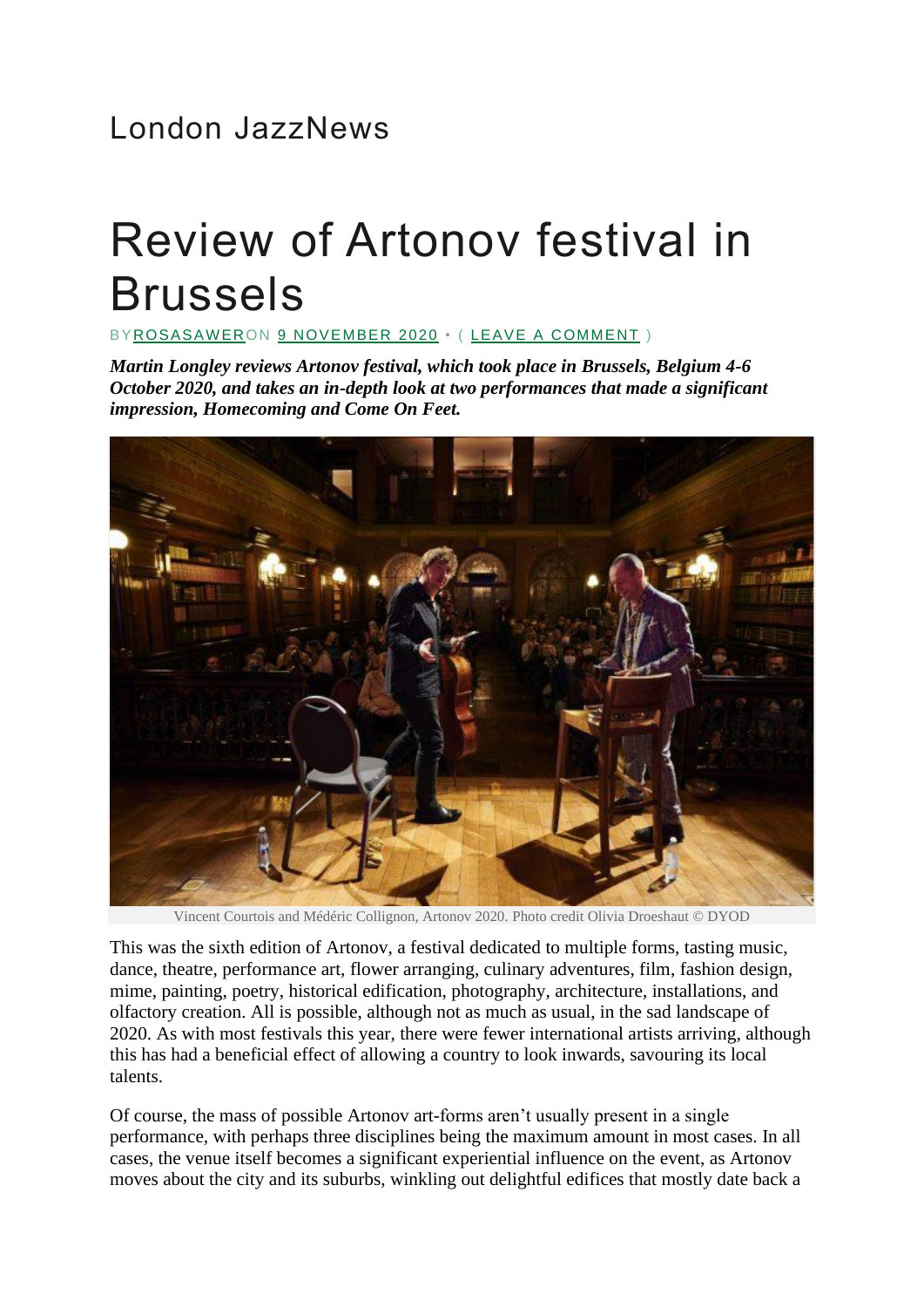hundred years or more. Occasionally, the setting might be somewhere that grew up in more recent decades.

Your scribe attended performances for three days, opening with **Homecoming** at the Solvay Library in the Etterbeek district, not far from the European Parliament. Solvay was originally the Institute Of Sociology, when built in 1902, and its library shelves house tomes that are a trial to carry, and impossible to borrow. Almost everything in this vaulted space is polished wood, with a church-of-reading ambience. Glowing globes provide low lighting.

The French cellist **Vincent Courtois** sat on the stage, but we could hear squeaky shoes on the upper level gallery. As his bow made dainty string-bounces, concealed gong activity became apparent from above. Then metal bowls were stroked, and was that a further shoe-dragging, or was it the sound of rubbed polystyrene?

Courtois developed a cello riff and then a high, mountain stream voice flitted about the high timbers, as **Médéric Collignon** wafted downstairs to the audience level. This fellow Frenchman descended into deep throat-singing, alternating with higher parts, finding a new vibrato by punching his own windpipe, then slurping imaginary noodle soup, and eventually perching on a high stool to issue soft cornet phrases. Courtois and Collignon were together with reedsman **Louis Sclavis** for his 2003 album *Napoli's Walls*, released by ECM. Almost certainly unintentionally, the library's lingering wood-polish aroma became part of this gig's sensory experience.

Once Collignon was down on stage with Courtois, the performance became slightly more akin to an improvised music set, although with more than the usual amount of absurdist humour. He combined horn and voice into a single scatting entity, as Courtois picked out some virtually Dixieland lines, the pair becoming, for a while, like some veteran trad jazz duo. Collignon's voice-range was extremely wide, and also prone to being combined with cornetsplatter. Courtois often seemed content to follow rather than lead. This was a virus-rebellion of gullet-splutter extremity, from the missing offspring of Ella Fitzgerald.

Probably influenced by the bad times of 2020, **Come On Feet** was an atypical Artonov performance, springing from recent decades, as it blended a live music soundtrack and a dance company, working together in a jazz-influenced realisation of plunging-depth sounds from the old dancefloors of Detroit and Chicago. House, techno, footwork, Afrobeat and Haitian vodou were all present, but the relationship between players and dancers had an improvisatory nature, even if in reality it was probably carefully coordinated.

The Ixelles location was probably one of the most spacious ever used by Artonov: a converted barracks area in the new See U Brussels creative encampment, which is one of the many energised sproutings on the city's arts complex scene, mostly using old industrial zones in fresh guises. It almost looked like a swimming bath without a pool, with its large arched ceiling, but neigh!, it's a former equestrian centre..!

**Bert Cools** (guitars, etc.) and **Stijn Cools** (drums, etc.) are the brothers who provided the sounds, subjecting their core instruments to heavy electronic processing to provide a fullypumping sound. The six-piece dance ensemble was choreographed by **Quan Bui Ngoc**, from Vietnam.